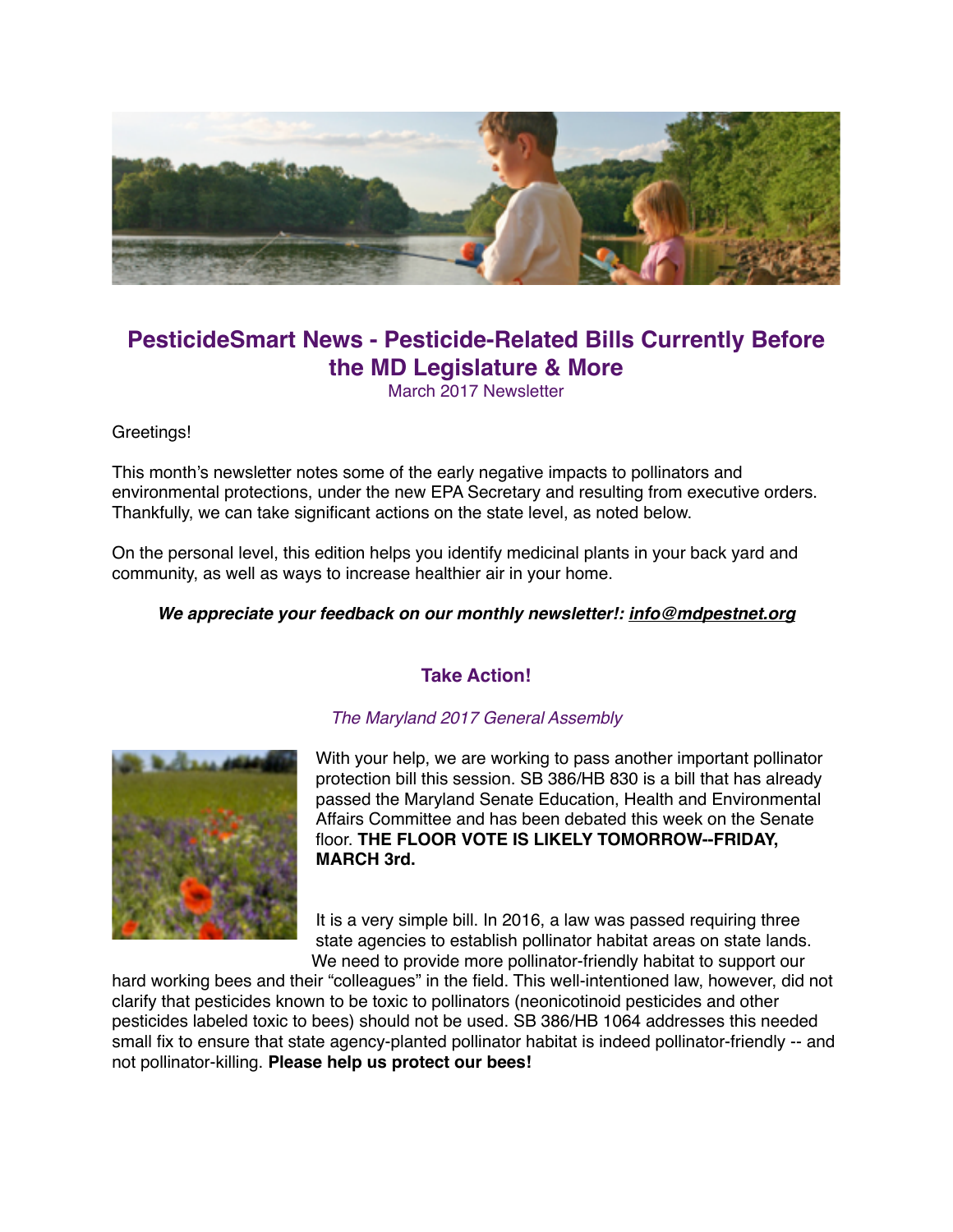**TAKE ACTION! THE SENATE IS LIKLEY TO VOTE ON SB 386 AS SOON AS TOMORROW, 11 AM.** So if you haven't already … please email your senator today and let him/her know you support healthy habitat and urge them to support SB 386. We have made it really easy and quick – [just click here.](http://www.capwiz.com/mpn/issues/alert/?alertid=75671646))

*And stay tuned for an upcoming action alert regarding the House version of this bill.*

**The Smart on Pesticides Campaign has also provided testimony in support of:**

**HB 1204 - Department of Health and Mental Hygiene - Atrazine Study** requires the Maryland Department of Health and Mental Hygiene (DHMH), in consultation with the Maryland Departments of the Environment and Agriculture, to study and make recommendations about the impact of atrazine on public health, the environment, and agriculture. DHMH must report study results to the Governor and specified committees of the General Assembly by October 1, 2018, and publish the report on the department's website. Atrazine is a widely used herbicide that has been found at levels in our drinking water that surpass 'safe' levels according to the US EPA.





**HB 1263 - Agriculture – Maryland Healthy Soils Program** – establishes a healthy soils program to promote widespread use of healthy soils practices among farmers in the state, in order to sequester carbon and reduce greenhouse gas emissions.

We will keep you posted on progress this session!

*Please support our work on protecting our Babies, Bees & the Bay:*

## **DONATE**

#### **Bee Buzz**

**Trump's new executive order,** which freezes federal regulations that have yet to be implemented, **could very well lead to the bumblebee's extinction**. [Read more](https://www.theguardian.com/environment/2017/feb/10/trump-rusty-patched-bumblebee-extinction-regulations).

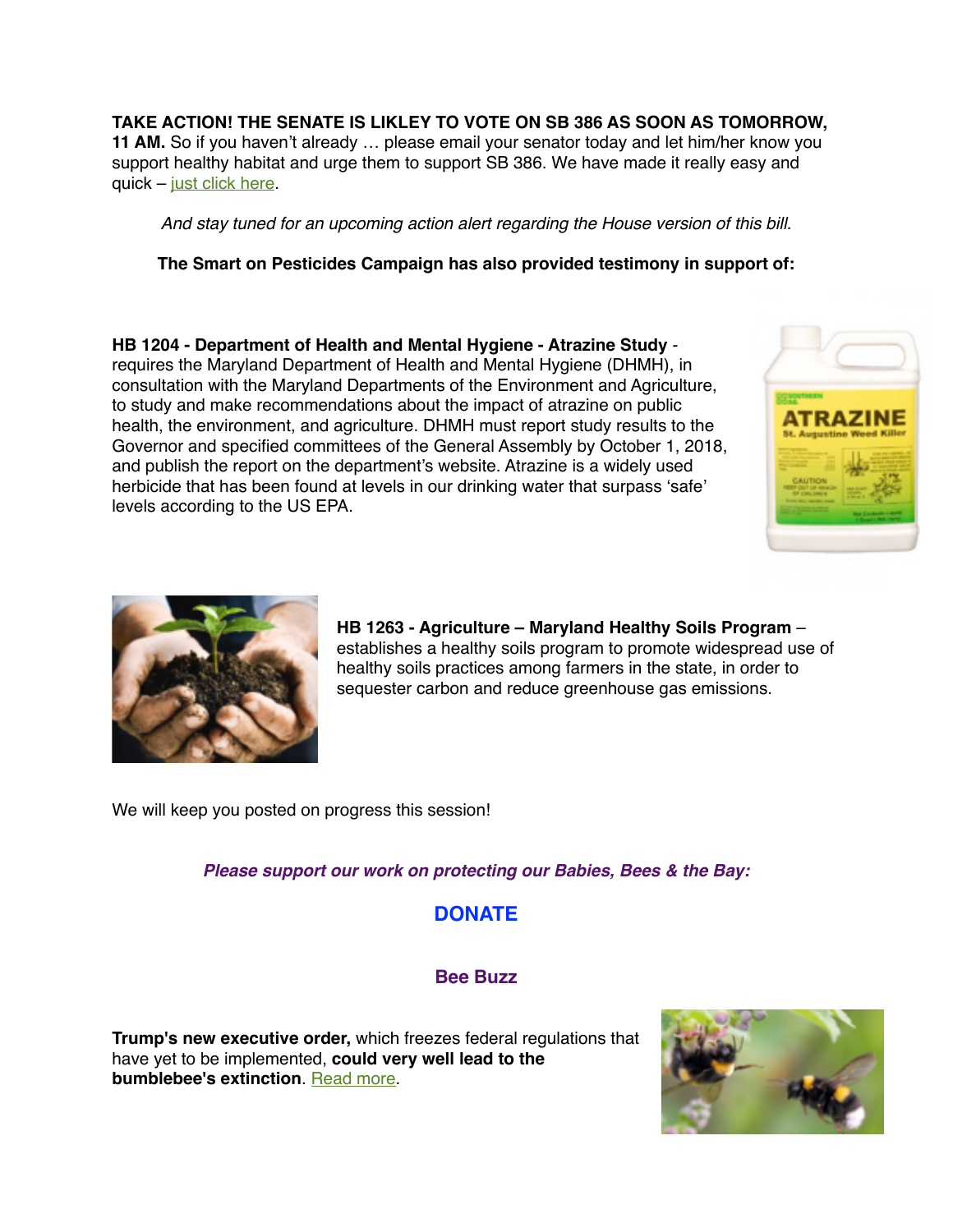

According to public health experts, despite widespread use, **there is almost no research on the human health impacts of bee-killing pesticides**. [Read more](https://ehp.niehs.nih.gov/125-A41/).

The first-ever study to map U.S. wild bee populations suggests that **they are disappearing from key farmland areas, which could**  endanger crop production. [Read more](http://sustainablepulse.com/2017/02/20/wild-bee-decline-threatens-us-crop-production-new-mapping-study/#.WLSj1BAb4fJ).





As Trump's EPA takes shape, **CivilEats blog offers an excellent "Pesticide Cheat Sheet."** [Read more.](http://civileats.com/2017/02/02/as-trumps-epa-takes-shape-heres-your-pesticide-cheat-sheet/)

**Trump may allow a harmful, Nazi-developed pesticide to stay on the market**. [Read more.](http://www.wpr.org/reporter-trump-administration-may-allow-harmful-pesticide-stay-market)

Researchers find **pesticides spills & accidents alter farmworker's DNA**. [Read more](http://www.truth-out.org/news/item/39556-researchers-find-pesticide-spills-accidents-may-alter-farmworkers-dna).

Midwest farmer publication documents the **losing 60-year war against pesticide-resistant weeds**. [Read more.](http://www.wallacesfarmer.com/crop-protection/are-we-losing-war-resistant-weeds)





Former Obama USDA appointee says **"Dark Forces" are coming for your organic food**. Read more.

**Tips for Healthy Living**